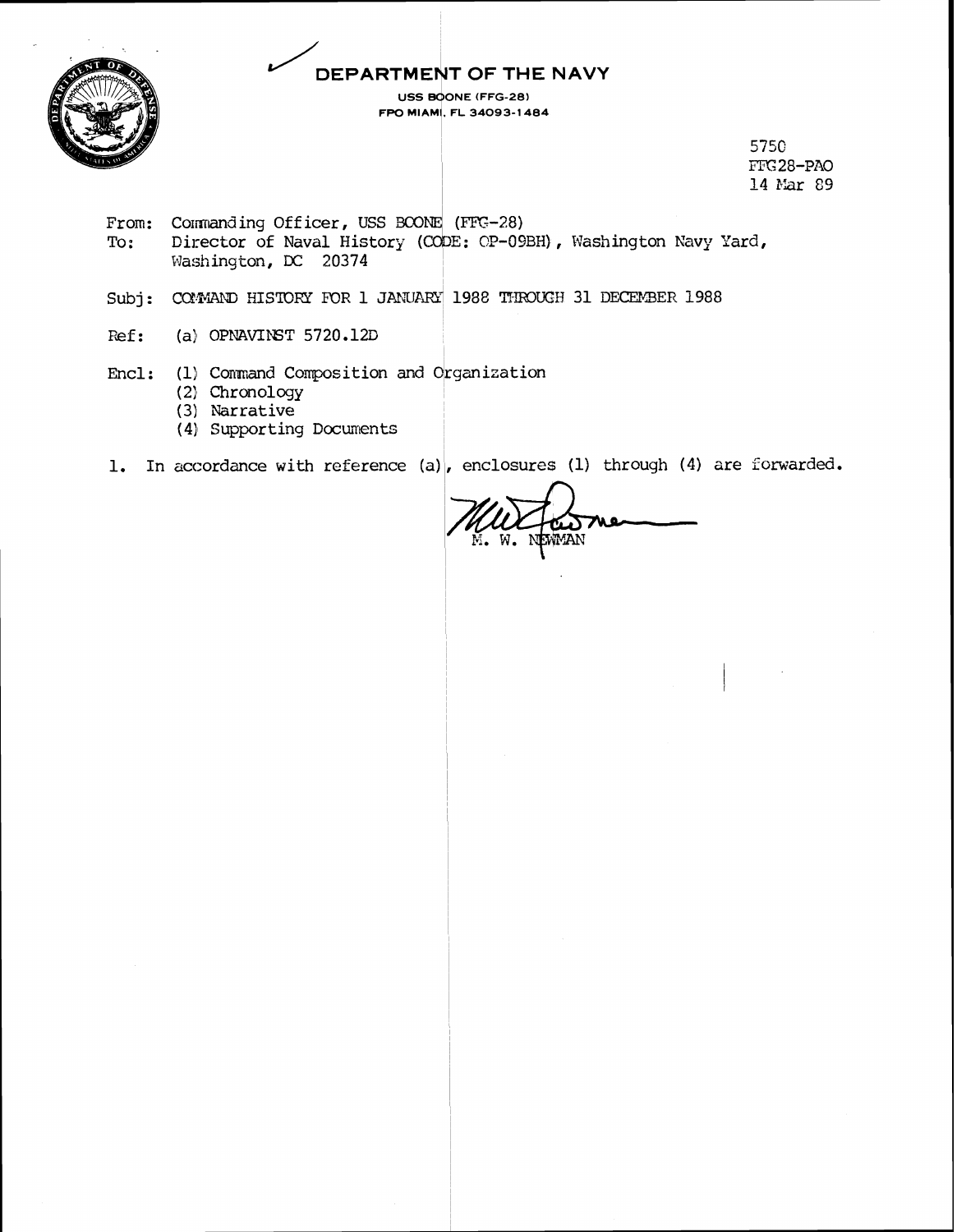## USS BOONE (FFG-28) COMMAND HISTORY 1988 CHRONOLOGY

## **JANUARY**

|  |  | 25 | REFLOATED FROM DRYDOCK, AVONDALE SHIPYARDS, LA |  |  |  |  |  |  |
|--|--|----|------------------------------------------------|--|--|--|--|--|--|
|--|--|----|------------------------------------------------|--|--|--|--|--|--|

## **JULY**

 $\label{eq:2.1} \frac{1}{\sqrt{2\pi}}\int_{0}^{\infty}\frac{1}{\sqrt{2\pi}}\left(\frac{1}{\sqrt{2\pi}}\right)^{2\alpha}e^{-\frac{1}{2\alpha^2}}\frac{1}{\sqrt{2\pi}}\,.$ 

 $\overline{a}$ 

 $\mathcal{L}^{\text{max}}$  and  $\mathcal{L}^{\text{max}}$ 

 $\overline{21}$ LIGHT-OFF EXAMINATION

### **AUGUST**

| $15 - 19$ | SEA TRIALS, GULF OF MEXICO                |  |
|-----------|-------------------------------------------|--|
| 29        | DELIVERY DATE FROM AVONDALE SHIPYARDS, LA |  |
| $29 - 31$ | ENROUTE CHARLESTON WEAPONS STATION, SC    |  |

# **SEPTEMBER**

| $\mathbf{1}$   | ARRIVAL CHARLESTON WEAPONS STATION, SC                      |
|----------------|-------------------------------------------------------------|
| $1 - 2$        | AMMUNITION ONLOAD, CHARLESTON WEAPONS STATION, SC           |
| 2 <sup>7</sup> | ENROUTE MAYPORT                                             |
| 3 <sup>7</sup> | ARRIVAL MAYPORT                                             |
| $5 - 23$       | IMAV SIMA MAYPORT                                           |
| 23             | TRAINING READINESS EVALUATION                               |
| $26 - 30$      | COMMENCE COMBAT SYSTEMS SHIP'S QUALIFICATION TRIALS (CSSQT) |
|                |                                                             |

## **OCTOBER**

| 11–13     | CSSOT, JAXOA                                            |
|-----------|---------------------------------------------------------|
| 18–20     | CSSOT, JAXOA                                            |
| $24 - 25$ | CSSOT, JAXOA                                            |
| 26        | DEPARTURE MATERIAL STATUS REVIEW                        |
| 28        | DEPART MAYPORT FOR NORTHERN PUERTO RICAN OPAREA (NPROA) |
| 31        | ARRIVAL NPROA                                           |
|           |                                                         |

#### **NOVEMBER**

| $1 - 4$  | CSSQT, NPROA/PORT VISIT, ROOSEVELT ROADS, RQ          |
|----------|-------------------------------------------------------|
| 4        | FINISH CSSOT/DEPART RO FOR GUANTANAMO BAY, CUBA       |
| $7 - 30$ | ARRIVAL GUANTANAMO BAY, CUBA/BEGIN REFRESHER TRAINING |

#### **DECEMBER**

| $1 - 9$   | CONTINUE REFRESHER TRAINING                              |
|-----------|----------------------------------------------------------|
| 9         | DEPART GUANTANAMO BAY FOR PORT EVERGLADES, FL            |
| $9 - 12$  | ENROUTE PORT EVERGLADES, FL                              |
| $12 - 14$ | PORT VISIT PORT EVERGLADES, FL                           |
| $14 - 18$ | WEAPON SYSTEMS ACCURACY TESTS (WSAT) PORT EVERGLADES, FL |
| 18        | ENROUTE AUTEC RANGE BAHAMAS FOR WSAT CONTINUATION        |
| $19 - 20$ | WSAT AUTEC RANGE                                         |
| 20        | FINISH WSAT/ENROUTE MAYPORT                              |
| $21 - 31$ | ARRIVAL MAYPORT/HOLIDAY LEAVE/UPKEEP                     |
| 27        | CHANGE OF COMMAND                                        |

Enclosure (2)

 $\overline{\mathbf{3}}$ 

 $\ddot{\phantom{a}}$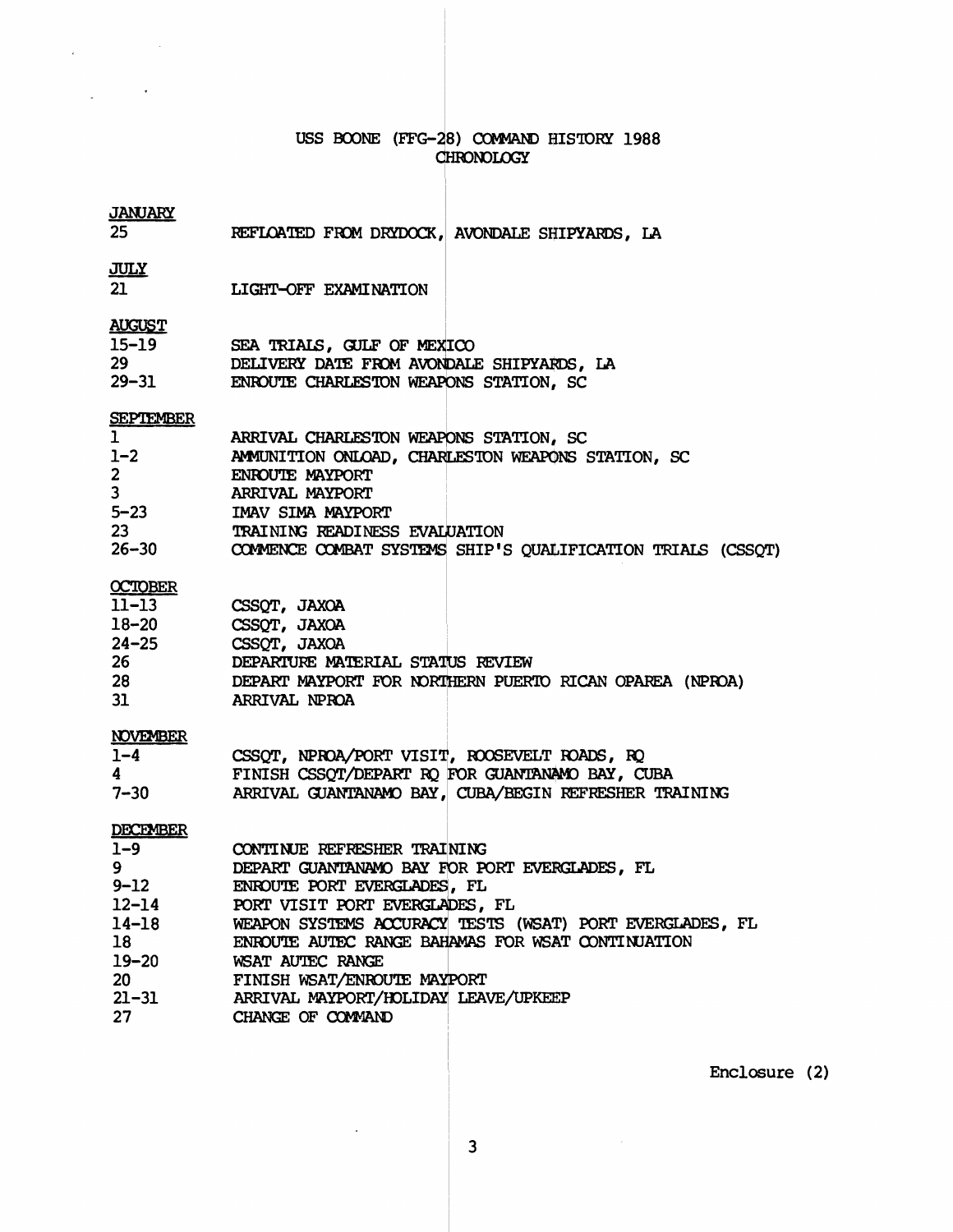#### USS BOONE (FFG-28) COMMAND HISTORY **COMMAND COMPOSITION AND ORGANIZATION**

 $\sim$   $\sim$ 

USS BOONE (FFG-28) IS A MEMBER OF THE OLIVER HAZARD PERRY CLASS GUIDED **MISSILE FRIGATES.** SHE IS DESIGNED TO IMPROVE THE CAPABILITY OF SURFACE COMBATANTS TO DEFEND NON-CARRIER FORCES AND CONDUCT ANTI-SUBMARINE WARFARE IN **CONJUCTION WITH OTHER SEA CONTROL FORCES TO ENSURE ESSENTIAL USE OF THE SEA LINES OF COMMUNICATION.** 

**USS HDNE (FFG-28) IS A MEMBER d? DESTIOYER SQUPSXIN EIGHT BASED IN MAYPORT NAVAL STATION, MAYPORT, FL. HER E@M?UWING OE'E'fiCER IS MICAJAH W. NEWMAN, Q)R, LEN, OF BRYAN, TX.** 

**ASSIGNED TO USS BOONE IS DETACHMENT THREE OF HELICOPTOR ANTISUBMARINE**<br>(LIGHT) SQUADRON LIGHT FORTY SIX, BASED AT MAYPORT NAVAL AIR STATION, MAYPORT,<br>T., DETACHMENT THREE'S TAILOODE IS HOTEL OUEBEC-FOUR SIX THREE WITH CAL FL. DETACHMENT THREE'S TAILCODE IS HOTEL QUEBEC-FOUR SIX THREE WITH CALL SIGN OF "CUTLASS FOUR SIX THREE".

**Enclosure (1)**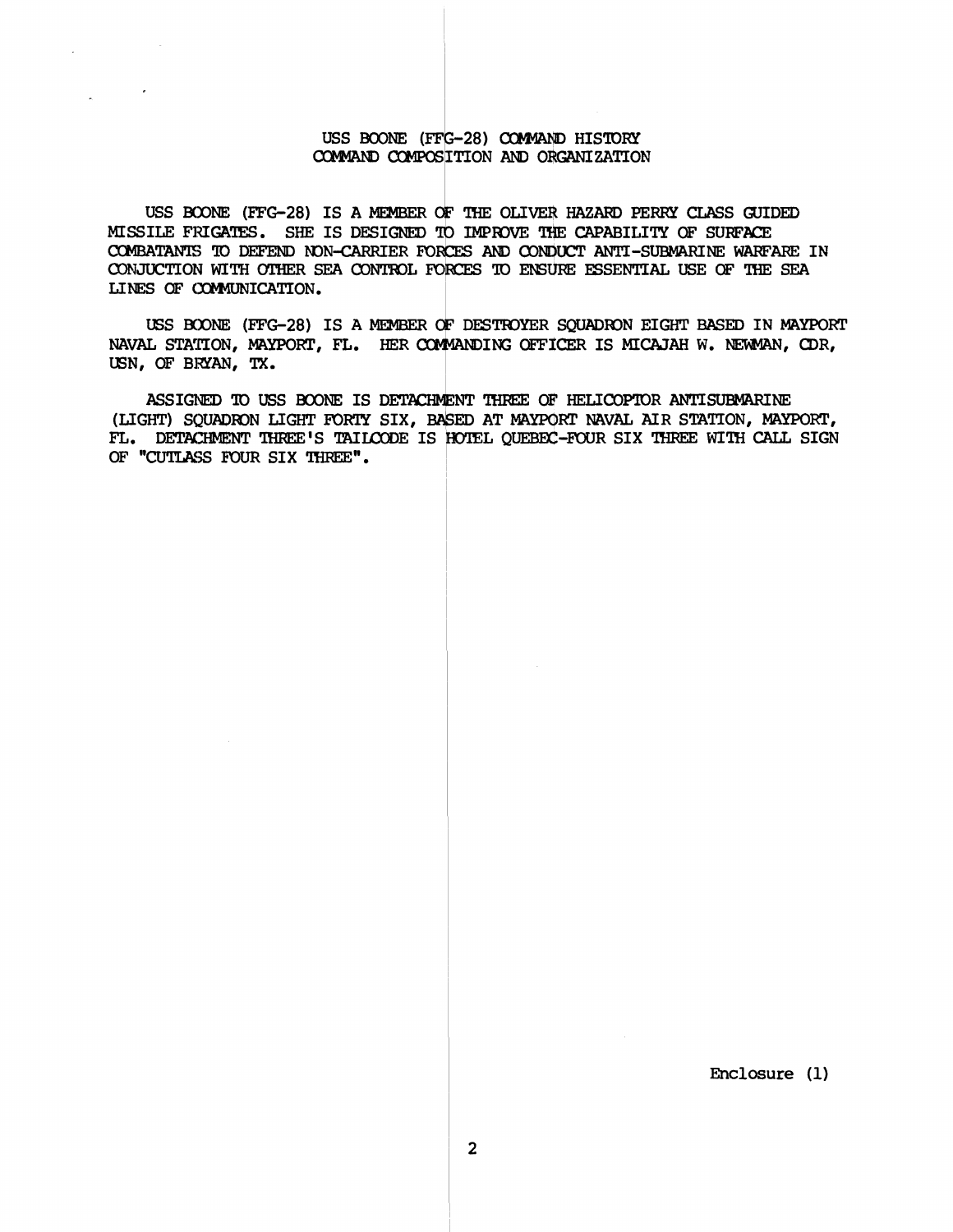#### USS BOONE (FFG-28) COMMAND HISTORY 1988 **NARRITIVE**

1988 PICKED UP WITH THE BOONE WHERE THE PREVIOUS YEAR LEFT OFF; STILL IN AVONDALE SHIPYARDS AND STILL IN DRYDOCK. IT WASN'T UNTIL JANUARY 25 THAT THE SHIP'S UNDERBELLY REUNITED ITSELF WITH THE REASSURING WATERS OF THE MISSISSIPPI WHICH IT HAD LONG SINCE LEFT FIVE MONTHS PRIOR.

AS THE LONG ARDUOUS DAYS UNDER THE HOT LOUISIANA SUN ROLLED ON AND ON, BOONE CREPT WITH ANTICIPATION TOWARDS COMPLETION DEADLINES WHICH, MORE OFTEN THAN NOT, WERE PUSHED BACK TIME AND TIME AGAIN. ALTHOUGH ORIGINALLY SCHEDULED TO LEAVE THE SHIPYARD ON JULY 8TH. BOONE UNDERWENT MANY SCHEDULE CHANGES WHICH PUSHED HER DEPARTURE DATE BACK A MONTH AND A HALF. BY CHANCE, BOONE HAPPENED TO BE THE FIRST SHIP OF ITS KIND TO BE RECONFIGURED BY THIS SHIPYARD, ONE WHICH WAS ACCUSTOMED TO BUILDING FROM THE GROUND UP RATHER THAN OVERHAULING AN FFG-7. AFTER COMPLETING A LIGHT-OFF EXAMINATION IN THE LAST WEEK OF JULY, BOONE UNDERWENT SEA TRIALS FROM AUGUST 15-19, THEN FINALLY DEPARTED THE SHIPYARDS OF AVONDALE, LA ON AUGUST 29, 387 DAYS AFTER ARRIVING A YEAR BEFORE.

AFTER MAKING THE LONG JOURNEY DOWN THE MISSISSIPPI RIVER, USS BOONE STEAMED EAGERLY ACROSS THE GULF OF MEXICO AND INTO THE FAMILIAR ARMS OF THE GULF STREAM WHICH CARRIED HER NORTH FOR A BRIEF STOP AT THE WEAPONS STATION AT CHARLESTON NAVAL BASE, CHARLESTON, S.C. AFTER ONLOADING WEAPONS ON FRIDAY SEPTEMBER 2, BOONE PULLED INTO MAYPORT NAVAL STATION THE NEXT MORNING WITH A MORE THAN JOYFUL CROWD OF FAMILY AND FRIENDS TO WELCOME HER HOME.

FOR THREE WEEKS FOLLOWING THE RETURN, USS BOONE REMAINED ALONGSIDE THE PIER AT SIMA WHILE UNDERGOING IMAV. | BEGINNING ON SEPTEMBER 26 AND EXTENDING THROUGH ALL OF THE MONTH OF OCTOBER AND INTO THE FIRST WEEK OF NOVEMBER, BOONE UNDERWENT SIX WEEKS OF COMBAT SYSTEMS SHIP'S QUALIFICATION TESTS (CSSOT), INVOLVING VARIOUS AAW AND ASUW EXERCISES. DURING THESE TRIALS, BOONE DISPLAYED ITS ABILITY TO REMAIN COMBAT READY IN THE ABOVE MENTIONED AREAS DESPITE A YEAR-LONG OVERHAUL.

THE MONDAY IMMEDIATELY FOLLOWING CSSOT (THE 7TH OF NOVEMBER), BOONE PULLED INTO GUANTANAMO BAY, CUBA FOR FOUR AND A HALF WEEKS OF A POST OVERHAUL REFRESHER TRAINING PERIOD. THROUGHOUT THIS TIME, BOONE DEMONSTRATED A HIGHTENED STATE OF DAMAGE CONTROL READINESS. ONE MAJOR EXAMPLE OF WHICH WAS BOONE'S ABILITY TO PASS A MINI-MASS CONFLAGRATION DRILL, A FEAT NOT OFTEN MASTERED BY SHIPS UNDERGOING REFRESHER TRAINING.

Enclosure (3)